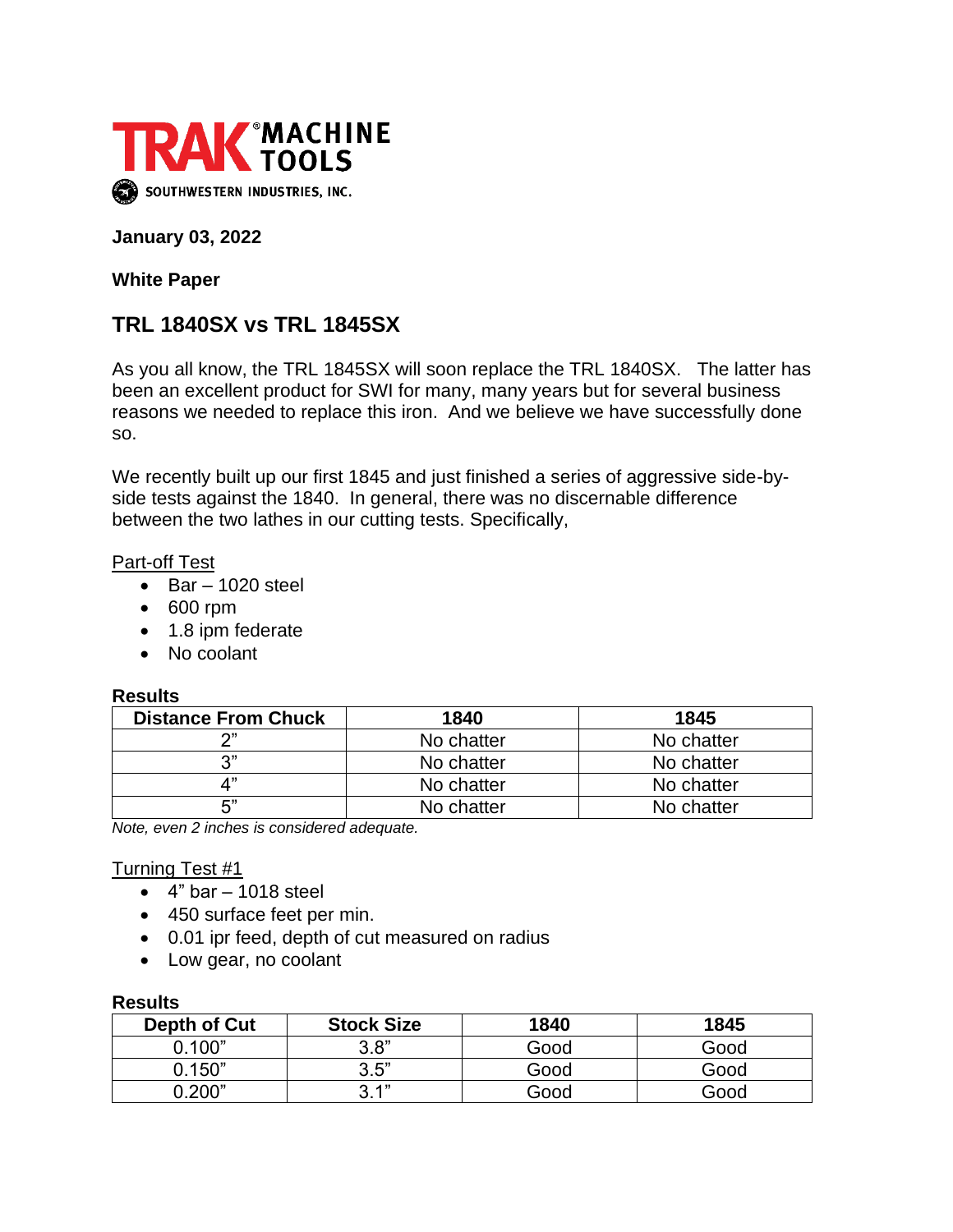|                                                            | 2.65" | Bar slips in chuck $\parallel$ Bar slips in chuck |  |  |  |
|------------------------------------------------------------|-------|---------------------------------------------------|--|--|--|
| blote, the church and teal need one weeken then the lather |       |                                                   |  |  |  |

*Note, the chuck and tool post are weaker than the lathes.*

#### Turning Test #2

- $\bullet$  2.75" bar 01 tool steel
- 225 surface feet per min.
- 0.0075 and .010 ipr feed, depth of cut measured on radius
- Low gear, no coolant

#### **Results**

| Depth of Cut  | <b>Stock Size</b> | 1840               | 1845               |
|---------------|-------------------|--------------------|--------------------|
| <u>በ 1በበ"</u> | 2.55"             | Good               | Good               |
| 0.150"        | 2.25"             | .0075 ipr $-$ Good | .0075 ipr $-$ Good |
| 0.150"        | 2.25"             | .010 ipr $-$ Good  | .010 ipr $-$ Good  |

*Note, we could think of no reason to push this further.*

\_\_\_\_\_\_\_\_\_\_\_\_\_\_\_\_\_\_\_\_\_\_\_\_\_\_\_\_\_\_\_\_\_\_\_\_\_\_\_\_

There are a number of differences that are subjective or a matter of preference as well as those for cost containment. These are,

# **EHW and Jog Stick Position**

On the 1845, these are located outside the door in a fixed position like they are on the TRL 1630SX. This allows DRO mode and TRAKing with the door closed but it forces the operator to be about 4 inches farther away from the chuck.

# **Pendant Location**

The pendant is located on an adjustable arm over the headstock instead of on the top of the door like the 1840. Cost was one reason for this change but the other was the machine height. The 1845 is 2 ½ inches taller and so the ProtoTRAK SLX STOP-GO buttons would be nearly 74 inches from the floor. Shorter machinists would have to stand on their toes to operate the lathe. The STOP-GO buttons on the 1845 are a comfortable 67 inches from the floor. Having the pendant on the left is poorer because most people are right handed. However, there are two advantages to this location. Most machinists stand a little to the right of the chuck when machining in DRO mode (and this is where the EHW's are) so it is easier to look back and forth from the part to the readout. On the 1840 the door is open in DRO mode so he has to look up and over his right shoulder to see the readout. Also, you'll find that the edge of the head stock splash shield is a great place to rest your right elbow when programming.

# **Rapids**

The Z rapid on the 1845 is 250 ipm instead of 150 ipm on the 1840. X rapid is the same.